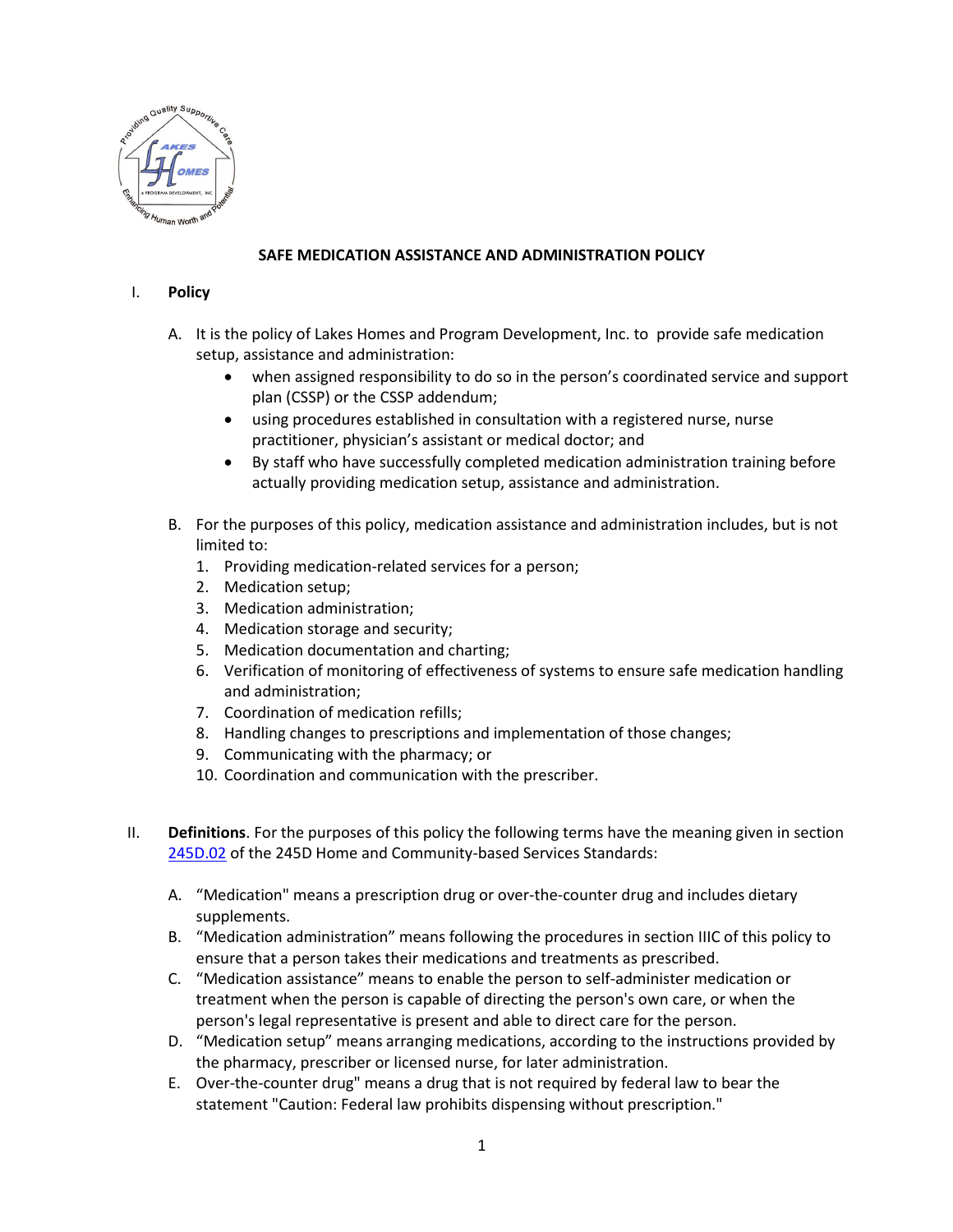- F. "Prescriber" means a person who is authorized under section [148.235;](https://www.revisor.mn.gov/statutes/?id=148.235) [151.01,](https://www.revisor.mn.gov/statutes/?id=151.01) subdivision 23; or [151.37](https://www.revisor.mn.gov/statutes/?id=151.37) to prescribe drugs.
- G. "Prescriber's order and written instructions" means the current prescription order or written instructions from the prescriber. Either the prescription label or the prescriber's written or electronically recorded order for the prescription is sufficient to constitute written instructions from the prescriber.
- H. "Prescription drug" has the meaning given in sectio[n 151.01,](https://www.revisor.mn.gov/statutes/?id=151.01) subdivision 16.
- I. "Psychotropic medication" means any medication prescribed to treat the symptoms of mental illness that affect thought processes, mood, sleep, or behavior. The major classes of psychotropic medication are antipsychotic (neuroleptic), antidepressant, antianxiety, mood stabilizers, anticonvulsants, and stimulants and nonstimulants for the treatment of attention deficit/hyperactivity disorder. Other miscellaneous medications are considered to be a psychotropic medication when they are specifically prescribed to treat a mental illness or to control or alter behavior.

## III. **Procedures**

A. Medication setup

When Lakes Homes and Program Development, Inc. is responsible for medication setup staff must document the following in the person's medication administration record. The Person setting up medications must be the one administering medications unless specific notation designates another med giver for that time only :

- 1. Dates of set-up;
- 2. Name of medication;
- 3. Quantity of dose;
- 4. Times to be administered; and
- 5. Route of administration at time of set-up.
- 6. When the person receiving services will be away from home, the staff must document to whom the medications were given.
- 7. Stay with the person taking the medication until all medication is taken.
- 8. Person mixing medications in food or liquid must remain with the individual until the mixture is all taken.
- B. Medication assistance

When Lakes Homes and Program Development, Inc. is responsible for medication assistance staff may:

- 1. Bring to the person and open a container of previously set up medications;
- 2. Empty the container into the person's hand;
- 3. Open and give the medications in the original container to the person;
- 4. Bring to the person liquids or food to accompany the medication; and
- 5. Provide reminders to take regularly scheduled medication or perform regularly scheduled treatments and exercises.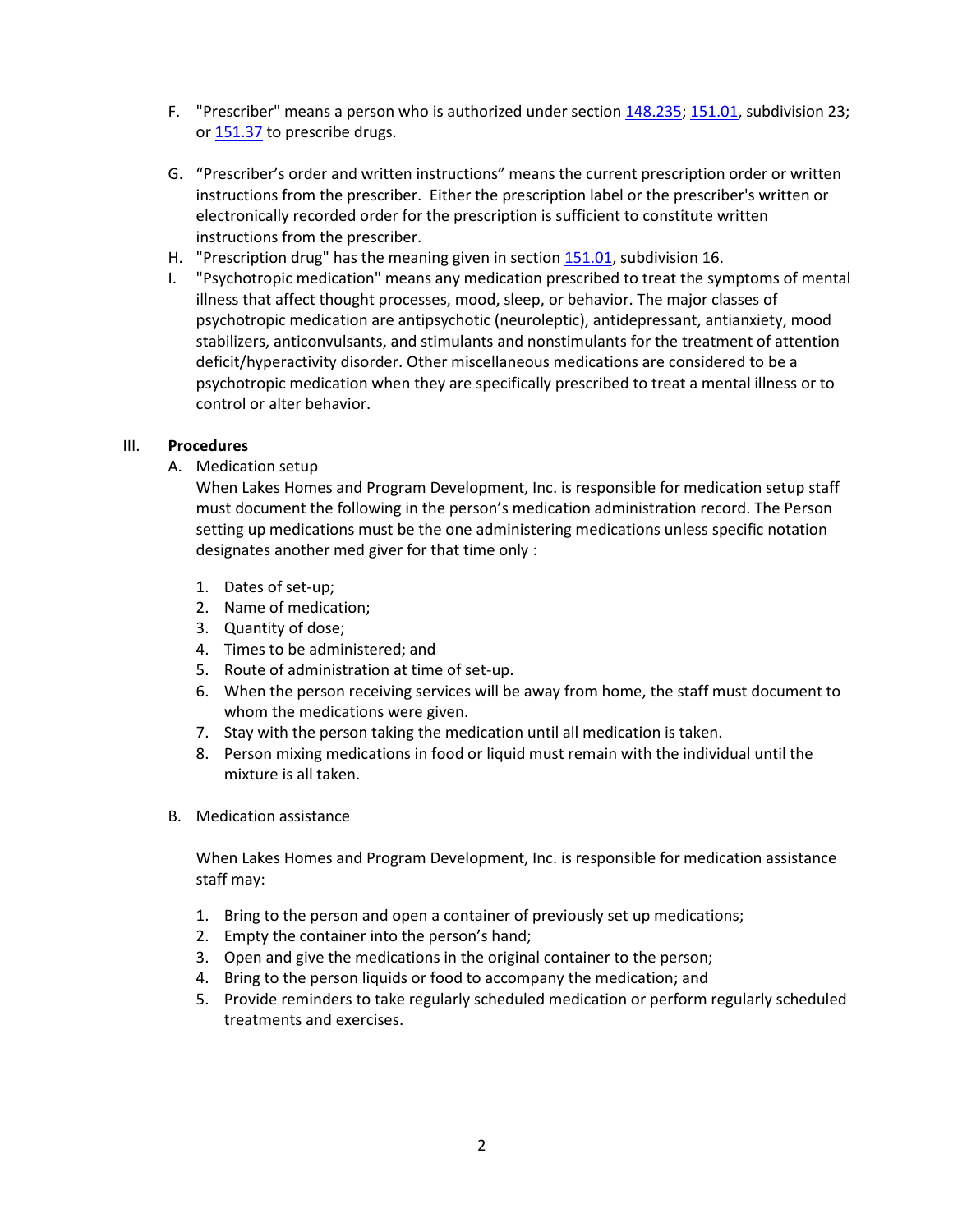- C. Medication administration
- 1. When Lakes Homes and Program Development, Inc. is responsible for medication administration, including psychotropic and injectable medications, a medication administration record (MAR) must be maintained for the person that includes the following:
	- a. Information on the current prescription label or the prescriber's current written or electronically recorded order or prescription that includes the person's name, description of the medication or treatment to be provided, and the frequency and other information needed to safely and correctly administer the medication or treatment to ensure effectiveness;
	- b. Information on any risks or other side effects that are reasonable to expect, and any contraindications to its use. This information must be readily available to all staff administering the medication;
	- c. The possible consequences if the medication or treatment is not taken or administered as directed;
	- d. Instruction on when and to whom to report the following:
		- 1) if a dose of medication is not administered or treatment is not performed as prescribed, whether by error by the staff or the person or by refusal by the person; and
		- 2) the occurrence of possible adverse reactions to the medication or treatment.
- 2. Staff must complete the following when responsible for medication administration:
	- a. Check the person's medication administration record (MAR);
	- b. Prepare the medications as necessary;
	- c. Administer the medication or treatment the person according to the prescriber's order;

1) Medications and/or treatments administered must be prescriber written or on Lakes Homes and Program Development's Standing orders.

- d. Document in the MAR:
	- 1) the administration of the medication or treatment or the reason for not administering the medication or treatment;
	- 2) notation of any occurrence of a dose of medication not being administered or treatment not performed as prescribed, whether by error by the staff or the person or by refusal by the person, or of adverse reactions, and when and to whom the report was made; and
	- 3) notation of when a medication or treatment is started, administered, changed, or discontinued;
- e. Report any concerns about the medication or treatment, including side effects, effectiveness, or a pattern of the person refusing to take the medication or treatment as prescribed, to the prescriber or a nurse; and
- f. Adverse reactions must be immediately reported to a health care provider or a nurse.
- D. Injectable medications

Lakes Homes and Program Development, Inc. may administer injectable medications according to a prescriber's order and written instructions when one of the following conditions has been met: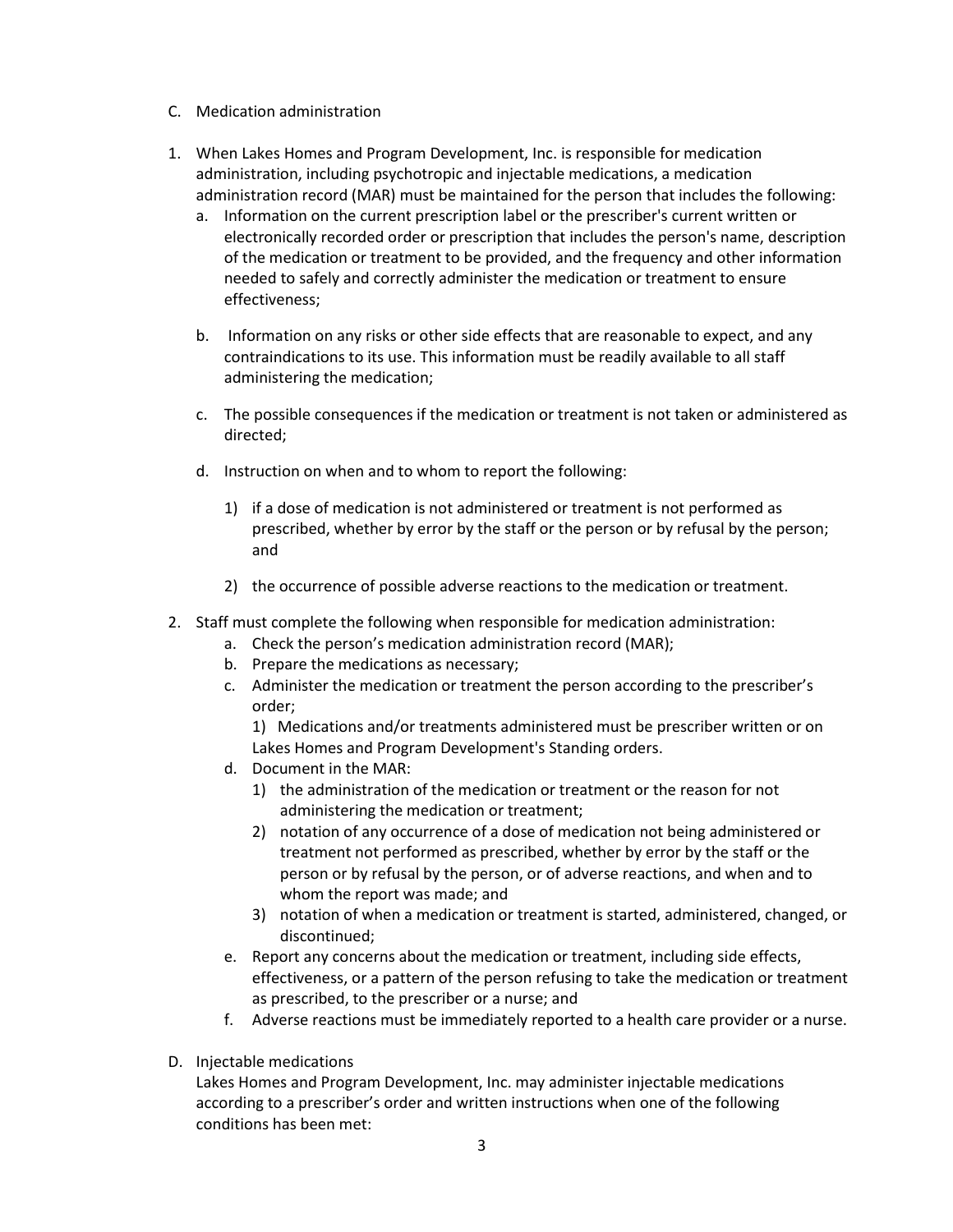- 1. Lakes Homes and Program Development, Inc.'s registered nurse or licensed practical nurse will administer the intramuscular or subcutaneous injections;
- 2. Lakes Homes and Program Development, Inc.'s supervising registered nurse with the physician's orders delegates the administration of subcutaneous injections to staff who are trained and has provided the necessary training;\* or
- 3. There is a an agreement signed by Lakes Homes and Program Development, Inc., the prescriber and the person or the person's legal representative identifying which subcutaneous injectable medication may be given, when, and how and that the prescriber must retain responsibility for Lakes Homes and Program Development, Inc. administering the injection. A copy of the agreement must be maintained in the person's record.

Only licensed health professionals are allowed to administer psychotropic medications by injection.

- E. Psychotropic medication use and monitoring
	- 1. When Lakes Homes and Program Development, Inc. is responsible for administration of a psychotropic medication, Lakes Homes and Program Development, Inc. must develop, implement, and maintain the following documentation in the person's CSSP addendum according to the requirements in sections 245D.07 and 245D.071:
		- a. A description of the target symptoms the prescribed psychotropic medication is to alleviate. Lakes Homes and Program Development, Inc. must consult with the expanded support team to identify target symptoms. "Target symptom" refers to any perceptible diagnostic criteria for a person's diagnosed mental disorder, as defined by the Diagnostic and Statistical Manual of Mental Disorders Fourth Edition Text Revision (DSM-IV-TR) or successive editions, that has been identified for alleviation; and
		- b. The documentation methods Lakes Homes and Program Development, Inc. will use to monitor and measure changes in target symptoms that are to be alleviated by the psychotropic medications if required by the prescriber.
	- 2. Lakes Homes and Program Development, Inc. must collect and report on medication and symptom-related data as instructed by the prescriber.
	- 3. Lakes Homes and Program Development, Inc. must provide the monitoring data to the expanded support team for review every three months, or as otherwise requested by the person or the person's legal representative.
- F. Written authorization

Written authorization is required for medication administration or medication assistance, including psychotropic medications or injectable medications.

- 1. Lakes Homes and Program Development, Inc. must obtain written authorization from the person or the person's legal representative before providing assistance with or administration of medications or treatments, including psychotropic medications and injectable medications.
- 2. Lakes Homes and Program Development, Inc. must obtain reauthorization annually.
- 3. If the person or the person's legal representation refuses to authorize Lakes Homes and Program Development, Inc. to administer medication, the staff must not administer the medication.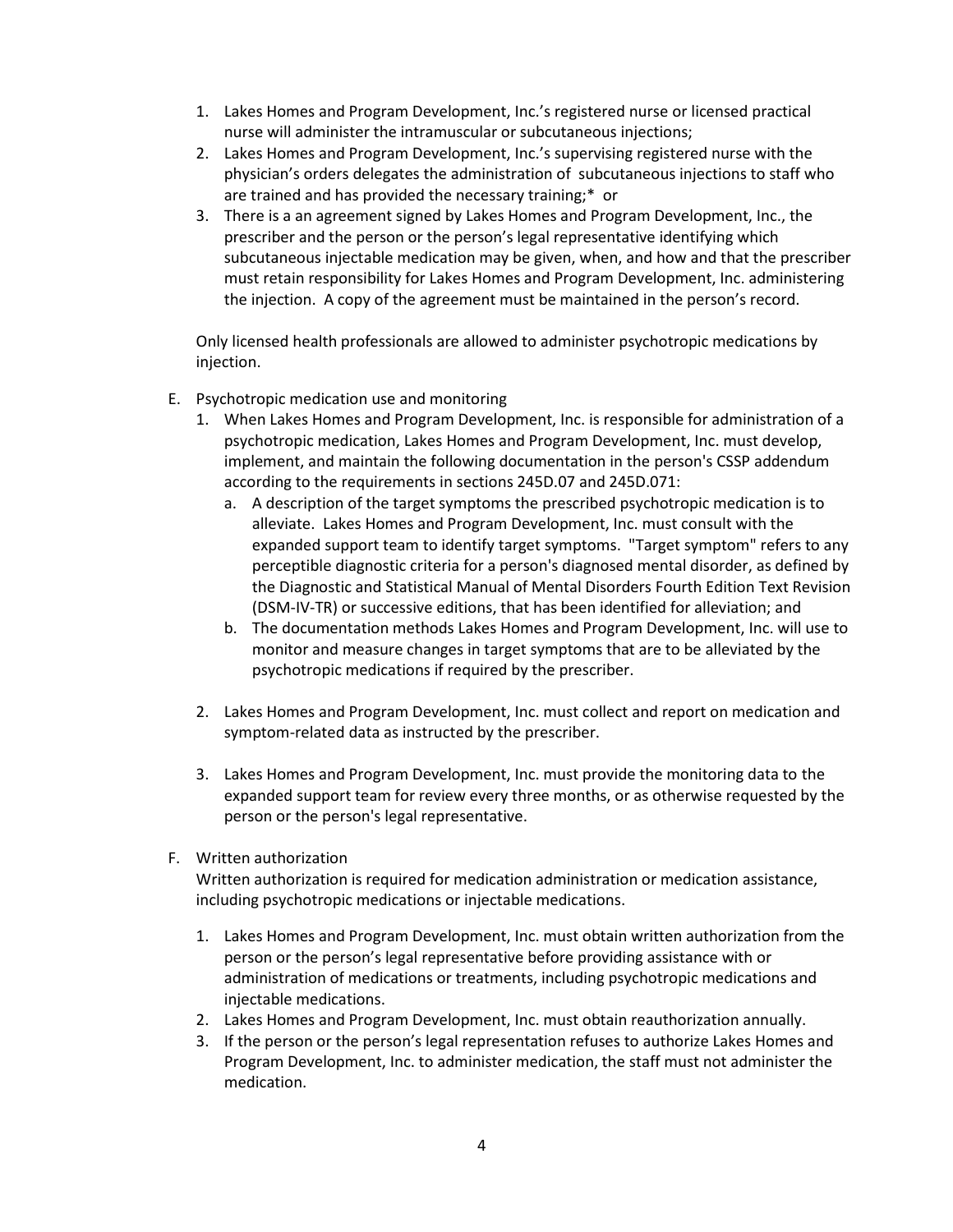- 4. Lakes Homes and Program Development, Inc. must report the refusal to authorize medication administration to the prescriber as expediently as possible.
- G. Refusal to authorize psychotropic medication
	- 1. If the person receiving services or their legal representative refuses to authorize the administration of a psychotropic medication, Lakes Homes and Program Development, Inc. must not administer the medication and report the refusal to authorize to the prescriber in 24 hours.
	- 2. After reporting the refusal to authorize to the prescriber in 24 hours, Lakes Homes and Program Development, Inc. must follow and document all directives or orders given by the prescriber.
	- 3. A court order must be obtained to override a refusal for psychotropic medication administration.
	- 4. A refusal to authorize administration of a specific psychotropic medication is not grounds for service termination and does not constitute an emergency. A decision to terminate services must comply with Lakes Homes and Program Development, Inc.'s service suspension and termination policy.
- H. Reviewing and reporting medication and treatment issues
	- 1. When assigned responsibility for medication administration, including psychotropic medications and injectable medications, Lakes Homes and Program Development, Inc. must ensure that the information maintained in the medication administration record is current and is regularly reviewed to identify medication administration errors.
	- 2. At a minimum, the review must be conducted every three months or more frequently as directed in the CSSP or CSSP addendum or as requested by the person or the person's legal representative.
	- 3. Based on the review, Lakes Homes and Program Development, Inc. must develop and implement a plan to correct patterns of medication administration errors when identified.
	- 4. When assigned responsibility for medication assistance or medication administration, Lakes Homes and Program Development, Inc. must report the following to the person's legal representative and case manager as they occur or as otherwise directed in the CSSP or CSSP addendum:
		- a. any reports made to the person's physician or prescriber required section III.D.2. of this policy;
		- b. a person's refusal or failure to take or receive medication or treatment as prescribed; or
		- c. concerns about a person's self-administration of medication or treatment.
- I. Staff Training
	- 1. Unlicensed staff may administer medications only after successful completion of a medication administration training using a training curriculum developed by a registered nurse, clinical nurse specialist in psychiatric and mental health nursing, certified nurse practitioner, physician's assistant, or physician. The training curriculum must incorporate an observed skill assessment conducted by the trainer to ensure staff demonstrate the ability to safely and correctly follow medication procedures
	- 2. Staff must review and receive instruction on individual medication administration procedures established for each person when assigned responsibility for medication administration.